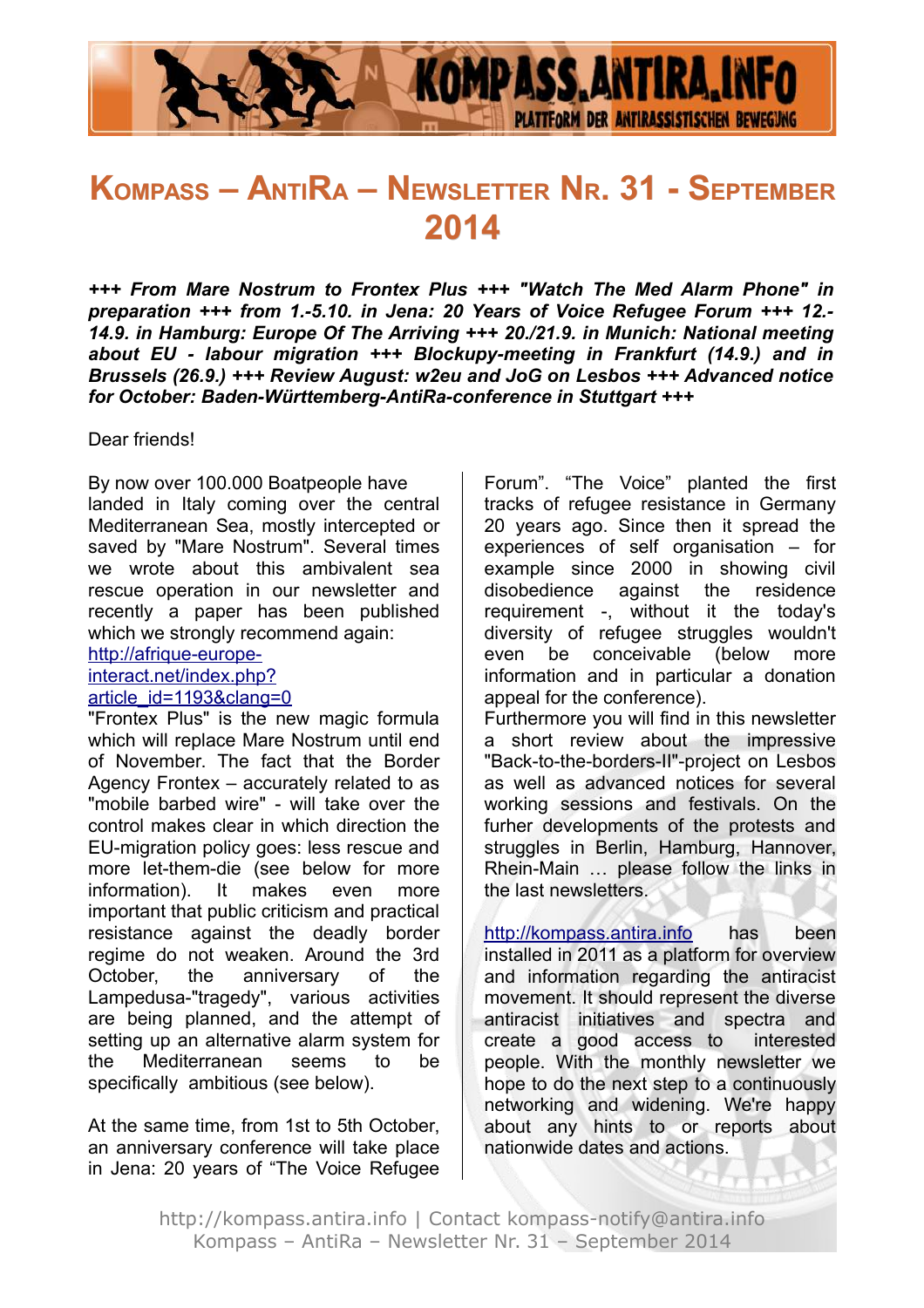

All the best, the Kompass-Crew Contact: [kompass-notify@antira.inf](mailto:kompass-notify@antira.info)o

## **THE LATEST NEWS:**

## **From Mare Nostrum to Frontex Plus?**

"Decisions, which – according to today's linguistic usage – can be judged as arrangements for 'crimes against humanity' are made in silence. The today's meeting between EU-Commissioner Cecilia Malmström and the Italian Interior Minister Angelino Alfano can turn out as an effective position of points, but which is visible only for insiders. The content of it will be developed and formulated step by step in words by loads of different EUcommittees in the coming two month. For the barely 5 minutes long press conference look here [http://ec.europa.eu/avservices/video/shotlist.cfm?ref=I092071\)](http://ec.europa.eu/avservices/video/shotlist.cfm?ref=I092071)

This is how an article from the Society For Research on Flight & Migration begins, it evaluates the situation and shows also the obstacles of this new development: "1. The Flight over the Mediterranean is meanwhile backed by determination and experience which can not be dammed anymore.

2. The intended agreements about collective deportation onshore to Egypt, Tunisia and Marocco will meet a big opposition in North Africa ...."

The whole text here: <http://ffm-online.org/2014/08/27/mare-nostrum-frontex-weichen-gestellt/> Other worth reading stuff: Press release from Pro Asyl: [http://www.proasyl.de/de/presse/detail/news/endet\\_die\\_operation\\_mare\\_nostrum\\_italien\\_u](http://www.proasyl.de/de/presse/detail/news/endet_die_operation_mare_nostrum_italien_und_eu_verhandeln_in_bruessel_ueber_fluechtlingsret/) nd eu verhandeln in bruessel ueber fluechtlingsret/ Publication from Medico International: [http://www.medico.de/themen/menschenrechte/migration/dokumente/toedlicher](http://www.medico.de/themen/menschenrechte/migration/dokumente/toedlicher-sommer/4699/)[sommer/4699/](http://www.medico.de/themen/menschenrechte/migration/dokumente/toedlicher-sommer/4699/) More Information:<http://ffm-online.org/>,<http://watchthemed.net/>, [http://www.borderline](http://www.borderline-europe.de/)[europe.de/](http://www.borderline-europe.de/)

## **"Watch The Med Alarm Phone" in Preparation**



For several months different networks have been working on installing an alternative alarm system for the Mediterranean and between end of September and 11th October (the first anniversary of the less known Left-to-die-"tragedy" with over 250 dead syrian refugees) there are various transnational action in preparation to bring this project of intervention into public. Below you find a longer quote from the appeal. Of you want to know more or want to support this initiative you can contact them here: [kmii-hanau@antira.info.](mailto:kmii-hanau@antira.info)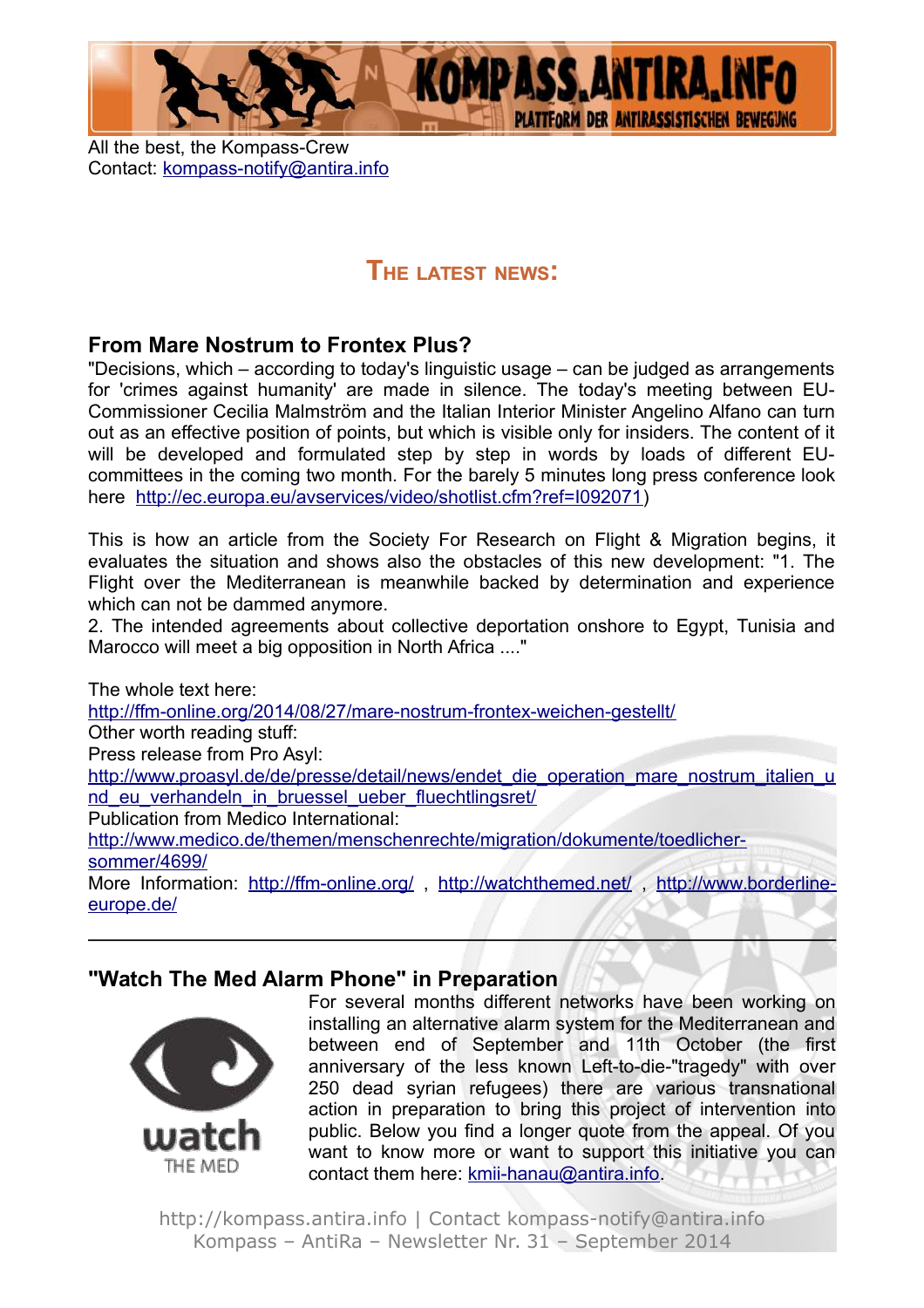

#### *From the appeal draft:*

"(…) We do not possess any rescue-team, nor can we offer direct protection. We are aware of our limited capabilities and of the provisional and precarious character of our initiative. But we want to immediately raise alarm when refugees and migrants get into situations of distress at sea and are not rescued promptly. We want to document in realtime and scandalize immediately when boatpeople become victims of push-back operations or are sent back to countries such as Libya, where migrant rights are repeatedly violated. We want to intervene with political pressure and public mobilisation against the daily injustices at the external borders of the EU.  $(\ldots)$ 

Thus we aim to establish – in close cooperation with the monitoring project Watch The Med – an alternative alarm-phone running 24/7 as of the 10th of October 2014. It will be managed by human rights activists from both sides of the Mediterranean and offer a multilingual team. We will advise all persons in distress at sea to first alert the officially responsible rescue teams. But we will also call the coast guards ourselves, and follow up on their responses, making known to them that we are informed and "watching" them. If they fail to respond, we will gather all imaginable political and public pressure to force them to do so. We will alarm captains of commercial boats close by as well as international journalists, requesting the support of politically active religious leaders of all confessions as well as support of famous supporters. We will use the critical net-community for just-intime- campaigns and call everybody to contribute with the creation of further forms of intervention. (…)"

## 1<sup>st</sup> until 5<sup>th</sup> of October in Jena: 20 years of "The Voice Refugee Forum" – **20 years of Resistance of refugees in Germany**

In the beginning of August and September there have already been two preparational meetings, the program is prepared: In The OVOICE the beginning of October The Voice turns 20 years old which The Voice expresses a remarkable continuity of this oldest refugee organisation. "Against deportation and social outlawing" is the motto of the jubilee days with a conference and actions in Jena, see <http://thevoiceforum.org/>

"750 x 20€ for the anniversary of THE VOICE refugee forum: an appeal for financial autonomy – no applications for funds, but a contribution of everyone who is part of the movement or sympathizes with it."

The appeal for funds to support the funding, material and logistics for the transport of refugees to the jubilee activities. . Your birthday present for 20 years THE VOICE" - Please spread the appeal for donations!

<http://www.thevoiceforum.org/node/3701>

Förderverein The VOICE e.V. Sparkasse Göttingen Kontonummer: 127829 BLZ: 260 500 01 IBAN: DE97 2605 0001 0000 1278 29 BIC: NOLADE21GOE Catchword: 20yrs

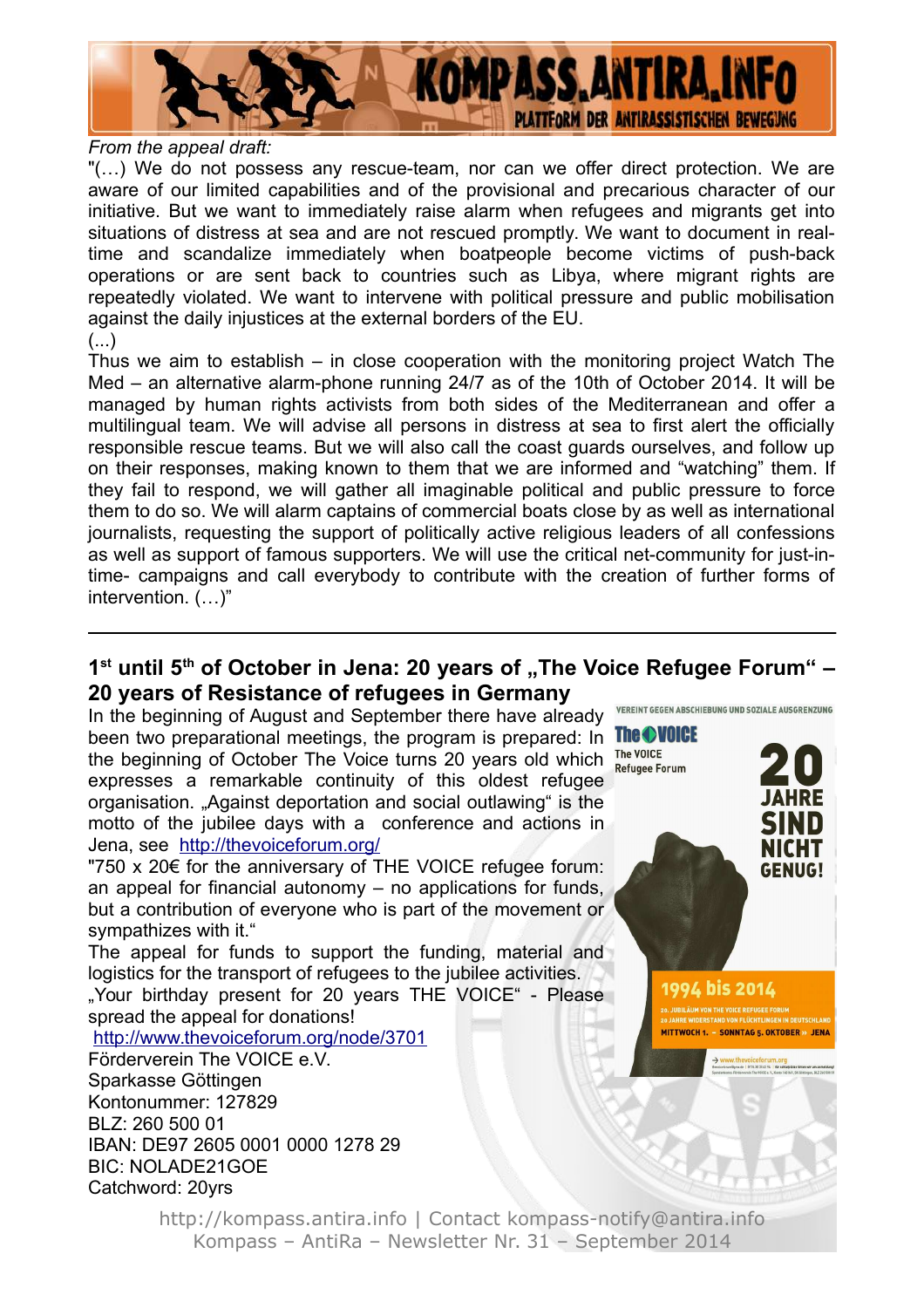

## **MORE DATES IN SEPTEMBER AND OCTOBER**

## **12th until 14th September 2014 in Hamburg: Place of the unequitable solutions II\*: Europe of the arriving**

#### *Camp at Parc Fiction / St. Pauli*

"Of course they are still deadly, the EU external borders – for thousands of thousands of refugees who want or have to come to Europe. But the protests in Berlin, Vienna and Hamburg show that more and more it is also about the right to arrive in the European metropoles. The "Europe of the Arriving" (V. Tsianos) is our presence. The people stay here – with their own life and ideas of business and own networks though politician and bureaucrats go on focusing on seclusion and make every possible effort to deny this reality. After one and a half years fighting of the group "Lampedusa in Hamburg", after dozens of demonstrations, manifests and actions, the "right to stay" still hasn't been established – but some things became different in this city – like in other cities where refugees have organized themselves. While there are fights on the big solutions, refugees and activists work on informal structures and try to invent strategies to cheat the border-, residence- and working permission-regime. Expertises have been formed everywhere which we don't have time to analyze because there is to much to do.

On the weekend from  $12<sup>th</sup>$  -  $14<sup>th</sup>$  of September we want to put all these expertises concerning border crossing, arriving, self-organisation, informal life and working and legal aid together and cross it with performances, songs, movies and choreographies.

With Schwabinggrad Ballett, members of Lampedusa in Hamburg, Gintersdorffer/Classen, Vassilis Tsianos an many more."

## **20. and 21.9.2014 in München: Nationwide meeting for EU Working Migration**

From the invitation: ..... at the workshop on ..Migration from Bulgaria and Rumania at the "noborder lasts forever" conference we agreed to arrange another nationwide meeting concerning the topic "EU Working Migration" this year. ... The aim is to exchange experiences regarding intervention possibilities against racial agitation on so called "poverty immigration", against outlawing from social benefits, public and living space, against workers exploitation and casualisation. We also want to form long-term networks and campaigns.

So we suggest the following topics:

- Exchange of experiences of (self-organized) fights about housing, open space, social rights, fair work

- Possibilities of intervening on the so called "debate" on "poverty immigration" and their consensus of ideology of achievement orientation

- Possibilities of legal activism (ex. the access to HartzIV, emergency shelters, registrations, "children money" ...)

- Planning of a translocal campaign

contact and response: [inizivi@gmx.de](mailto:inizivi@gmx.de)

More information to Initiative Zivilcourage<http://inizivi.antira.info/>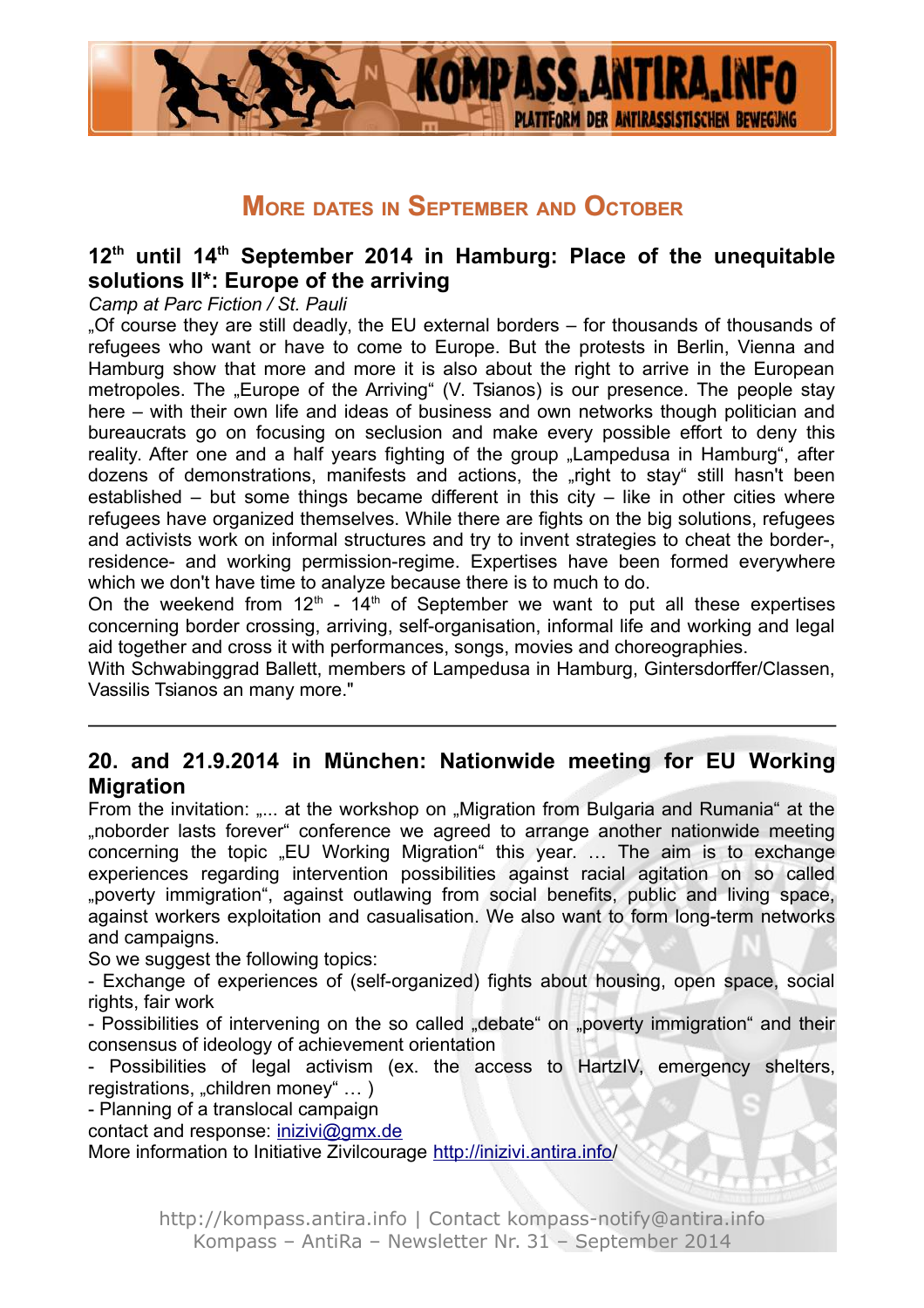

## **Blockupy – Meeting on the 14th September in Frankfurt and transnational meeting on the 27th September 2014 in Brussels**

The opening of the new EZB building in Frankfurt has been shifted to 2015, so did the big mobilization to pull away the red carpet. But nationwide as internationally there is a lot of activity in the blockupy movement. The next nationwide meeting of activists will be held the  $14<sup>th</sup>$  September where – among other topics – the preparation of a Blockupy Festival in November will be discussed. Moreover a transnational strategy meeting in Brussels the  $27<sup>th</sup>$  September will be prepared. This is the call:

[http://blockupy.org/3870/blockupy-international-invites-european-movements-networks](http://blockupy.org/3870/blockupy-international-invites-european-movements-networks-organisations-to-an-open-assembly-in-brussels-september-26-27-2/)[organisations-to-an-open-assembly-in-brussels-september-26-27-2/](http://blockupy.org/3870/blockupy-international-invites-european-movements-networks-organisations-to-an-open-assembly-in-brussels-september-26-27-2/)

About further developments with informations of the planned Blockupy Festival in November in Frankfurt: [http://blockupy.org](http://blockupy.org/)

### **18.10.2014 in Stuttgart: Conference of the anti-racist network in Baden-Württemberg**

Groups from Stuttgart, Freiburg, Karlsruhe and Mannheim invite to network More information:<http://www.aktionbleiberecht.de/?p=6259> Contact: info@stop-deportation.de

## **REVIEWS AUGUST:**

#### **Lesvos/Greece: No walls and no fence can stop us to be in touch**

*Second "Back-to-the-border" Camp from "Welcome to Europe" and "Youth Without Borders" ("Jugendliche ohne Grenzen")*

Again there have been moments in which it was highly perceptible what it means to say ", welcome": we were about 80 people, mainly young refugees and migrants, walking to the military area in Moria where about 100 imprisoned refugees wait isolated for their so-called screening and there with for the decision to be released or getting pushed to one of the big prisons on the mainland, for 18 months detention prior to deportation.

The ones who brought experience from Patras, where it has been necessary to climb walls withing seconds at the ferry port during departure, started to climb on the walls and that made the beginning of a two-hours party with a lot of dancing inside and outside.

Many, being separated now through the wall, already got to know each other days ago. The exchange with people who just arrived started in a self-organized Welcome-Center Pikpa or in the port of Mitlini. Useful information have been passed with a Welcome-to-Greece-Infoguide. The contacts transferred the hope to make it through the same way.

Many told us as farewell: "If I make it, I also will come back to welcome the new ones. See you."

Blog with reports from the journey:<http://lesvos.w2eu.net/>

Webguide for refugees and migrants:<http://w2eu.info/>

Welcome to Greece Info-Guide:<http://w2eu.info/greece.en/articles/greece-guide.en.html>